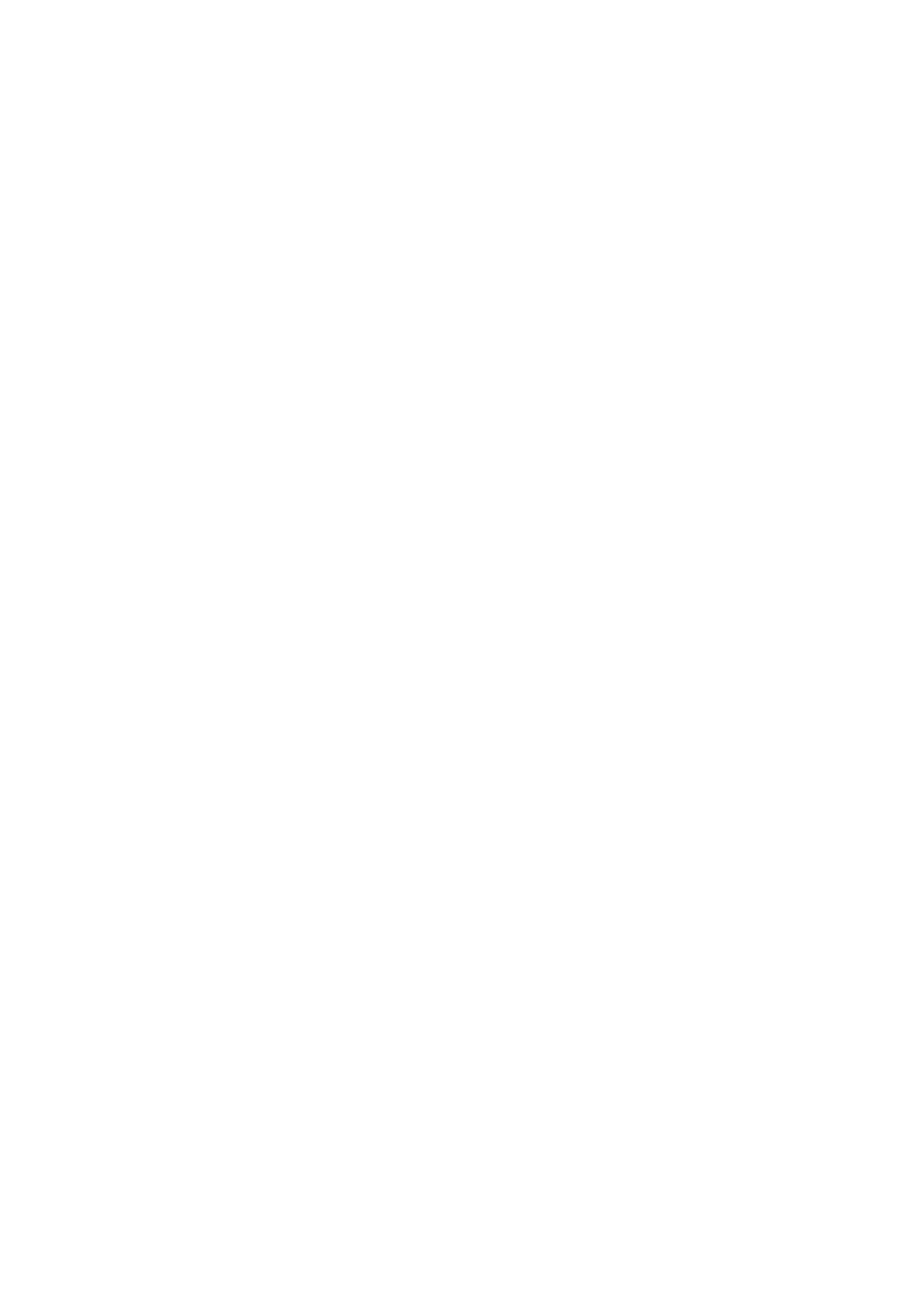*I certify that this public bill, which originated in the Legislative Assembly, has finally passed the Legislative Council and the Legislative Assembly of New South Wales.*

> *Clerk of the Legislative Assembly. Legislative Assembly, Sydney, , 2013*



New South Wales

# **Independent Commission Against Corruption and Other Legislation Amendment Bill 2013**

Act No , 2013

An Act to amend the *Independent Commission Against Corruption Act 1988* and other Acts with respect to the vetting of applicants for employment and the provision of information to the Ombudsman about young offenders and other matters; and for other purposes.

*I have examined this bill and find it to correspond in all respects with the bill as finally passed by both Houses.*

*Assistant Speaker of the Legislative Assembly.*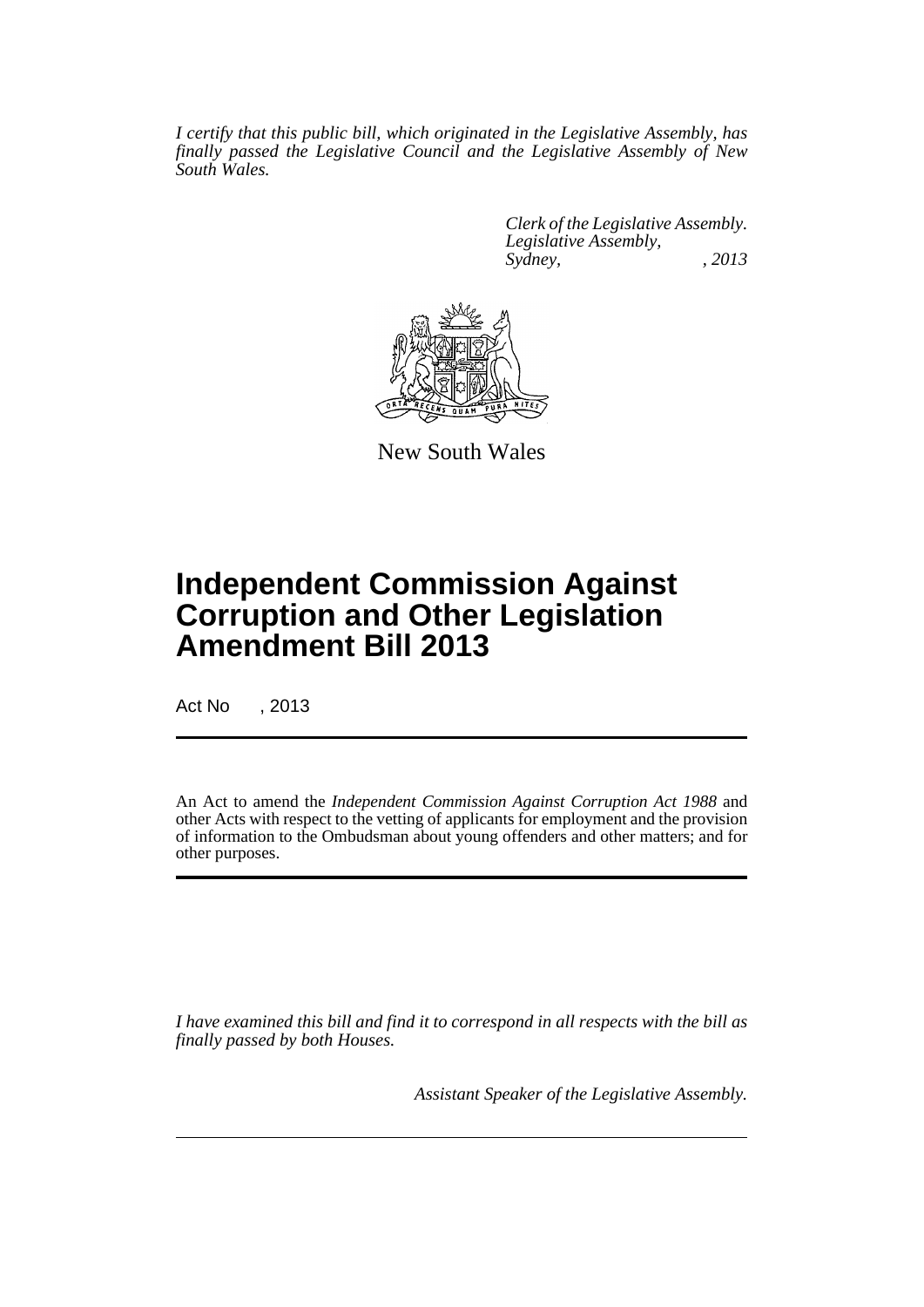# <span id="page-3-0"></span>**The Legislature of New South Wales enacts:**

## **1 Name of Act**

This Act is the *Independent Commission Against Corruption and Other Legislation Amendment Act 2013*.

# <span id="page-3-1"></span>**2 Commencement**

This Act commences on the date of assent to this Act.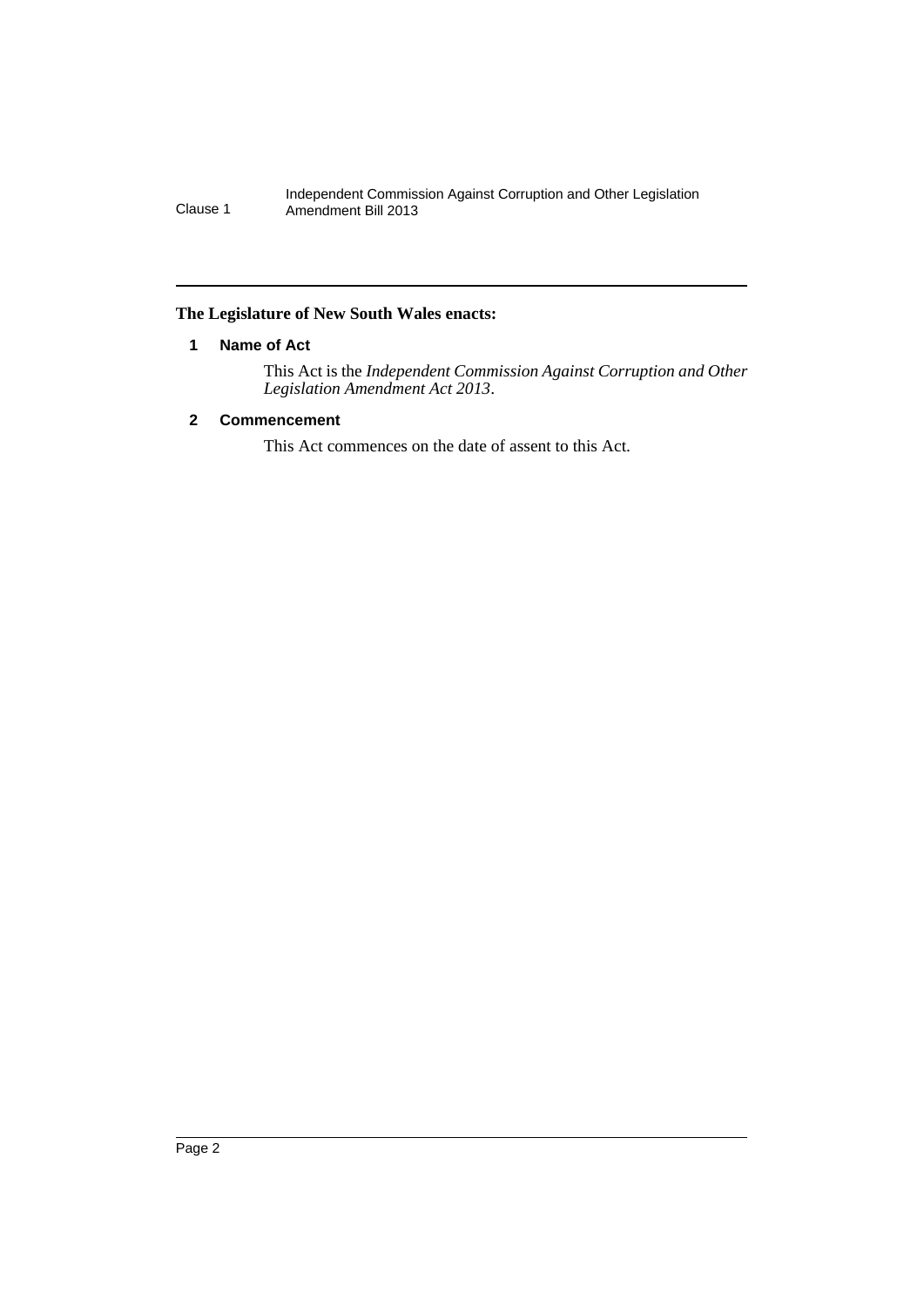Amendment of Independent Commission Against Corruption Act 1988 No 35 Schedule 1

# <span id="page-4-0"></span>**Schedule 1 Amendment of Independent Commission Against Corruption Act 1988 No 35**

#### **[1] Section 24 Privilege as regards information, documents etc**

Insert "or a former public authority or public official" after "public official" in section  $24(3)(c)$ .

# **[2] Sections 104C and 104D**

Insert after section 104B:

## **104C Vetting of prospective staff or consultants**

- (1) Vetting information that is held by the Inspector or Commission or obtained under this section may be used in determining whether to appoint a person (an *applicant*) as an officer of the Inspector or the Commission.
- (2) For the purposes of this section, *vetting information* is information of the following kind about an applicant, or about an associate or relative of an applicant:
	- (a) any criminal intelligence report or other criminal information,
	- (b) information held in the Births, Deaths and Marriages Register,
	- (c) information held by Roads and Maritime Services relating to licences or other authorities, offences or penalties,
	- (d) information held by Corrective Services NSW, Department of Attorney General and Justice,
	- (e) information held by CrimTrac,
	- (f) information held by a law enforcement agency,
	- (g) information held by an agency of the Commonwealth or of the State or another State or Territory investigating public sector corruption,
	- (h) information held by an agency of a jurisdiction outside Australia, being an agency responsible for the enforcement of laws of that jurisdiction,
	- (i) information prescribed by the regulations that is held by a public authority or held by a Government agency of another jurisdiction (whether in or outside Australia).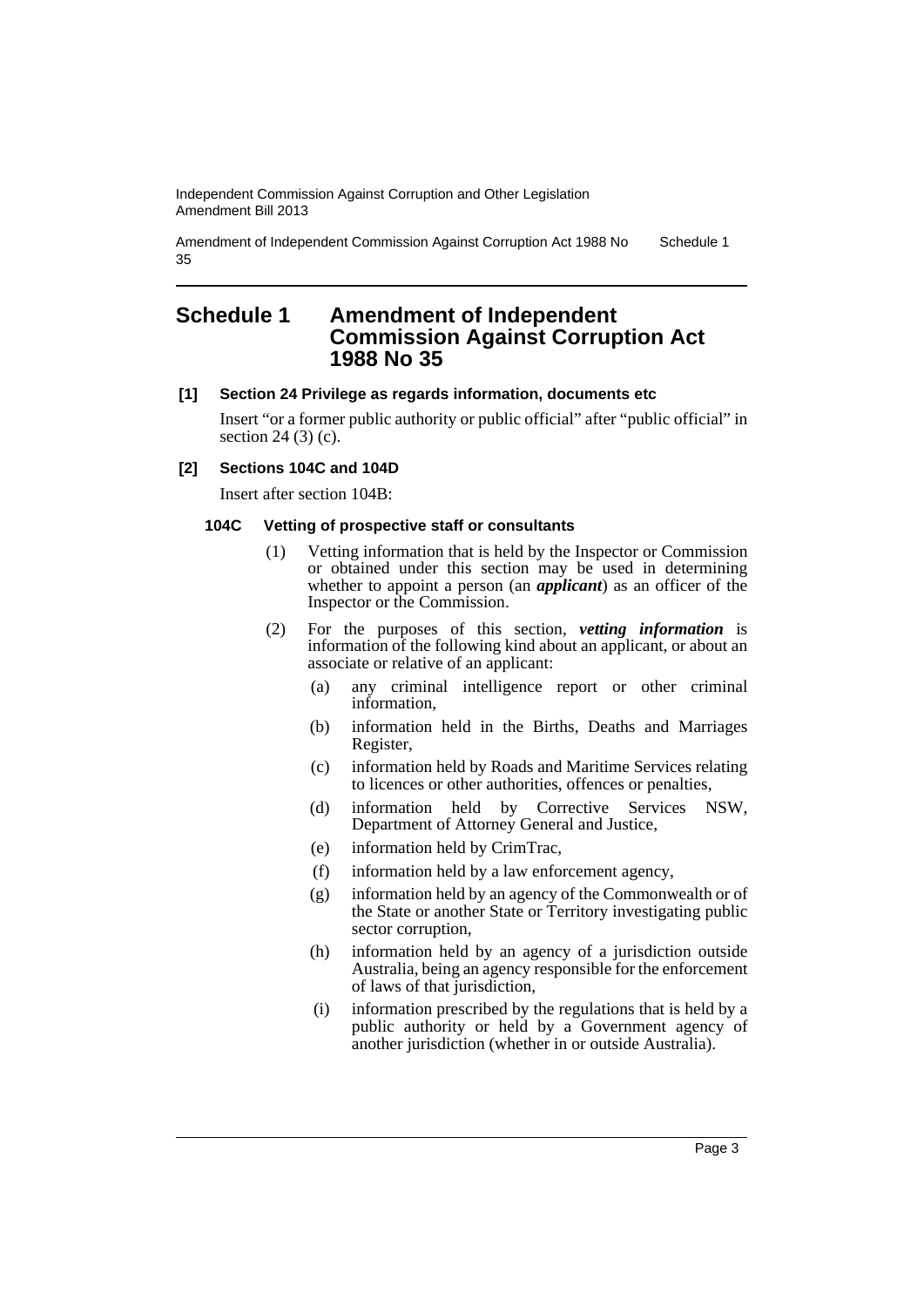Schedule 1 Amendment of Independent Commission Against Corruption Act 1988 No 35

- (3) The Inspector or Commission may, with the consent of an applicant, request a public authority or other person or body to disclose vetting information about the applicant.
- (4) The Inspector or Commission may also, without consent, request a public authority or other person or body (not being an agency of a jurisdiction outside Australia) to disclose vetting information about associates or relatives of the applicant.
- (5) The Inspector or Commission must notify an applicant that the Inspector or Commission has the power under this section to request a public authority or other person or body (not being an agency of a jurisdiction outside Australia) to disclose vetting information about associates or relatives of the applicant. The notice must be given when the consent of the applicant is sought under subsection (3) or, if consent has not been sought for the purposes of that subsection, before the first request for information about associates or relatives of the applicant is made under this section.
- (6) A public authority that holds, or is responsible for the disclosure of, vetting information is authorised to disclose the information to the Inspector or Commission for the purposes of this section.
- (7) The Commissioner of Police is authorised at any time to disclose (or arrange for a member of the NSW Police Force to disclose) to the Inspector or Commission information about the criminal history of a person for the purposes of this section, including the following:
	- (a) information relating to spent convictions, despite anything to the contrary in the *Criminal Records Act 1991*,
	- (b) information relating to criminal charges, whether or not heard, proven, dismissed, withdrawn or discharged,
	- (c) information relating to offences, despite anything to the contrary in section 579 of the *Crimes Act 1900*.
- (8) For the purposes of the collection, disclosure or use of vetting information under this section or section 104D, the information may be collected, disclosed or used despite any other Act or law. **Note.** Section 111 makes it an offence for an officer or former officer of the Inspector or Commission to disclose information obtained in the exercise of functions under this Act.
- (9) This section does not restrict or prevent:
	- (a) the Inspector or Commission or any other person from collecting, disclosing or using any information that the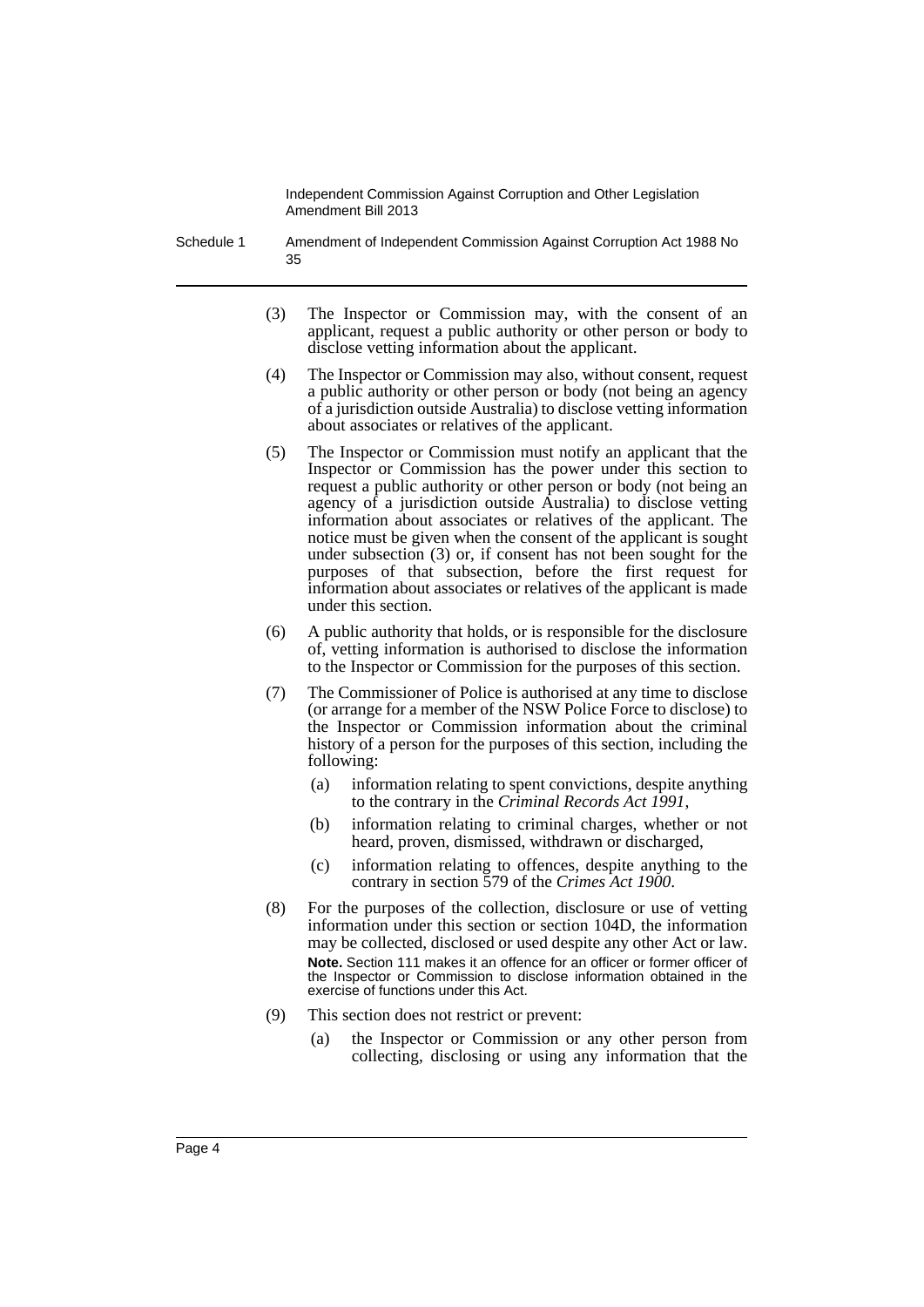Amendment of Independent Commission Against Corruption Act 1988 No 35 Schedule 1

> Inspector, Commission or other person may otherwise lawfully collect, disclose or use, or

- (b) the Inspector or Commission from considering information other than vetting information in determining whether or not to appoint an applicant as an officer of the Inspector or Commission.
- (10) In this section and section 104D:

*appoint* includes engage, make use of the services of and second.

*law enforcement agency* means the following:

- (a) the NSW Police Force,
- (b) a Police Force of another State or Territory,
- (c) the Australian Federal Police,
- (d) any other authority or person responsible for the enforcement of the laws of the Commonwealth or of the State or another State or Territory.

*officer of the Inspector* includes a person engaged by the Inspector under section 57E (3).

#### **104D Safeguards relating to use of vetting information**

- (1) The relevant body for a record must, for the period of 2 years commencing on the commencement of this section (the *review period*), keep a record of each occasion when vetting information about an associate or a relative of an applicant is considered under section 104C.
- (2) The relevant body is to record whether vetting information was the basis (wholly or partly) of a decision not to appoint the applicant and the information relied on for that purpose.
- (3) A person appointed by the Attorney General is to review the records kept under this section at the end of the review period.
- (4) The person appointed must be a person who is:
	- (a) a former Judge of the Supreme Court of the State or of any other State or Territory, a former Judge of the Federal Court of Australia or a former Justice of the High Court of Australia, or
	- (b) a person qualified to be appointed as (but who is not) a Judge or Justice of any such court.
- (5) The relevant body may, at the request of the person conducting the review, make available any records kept by the body under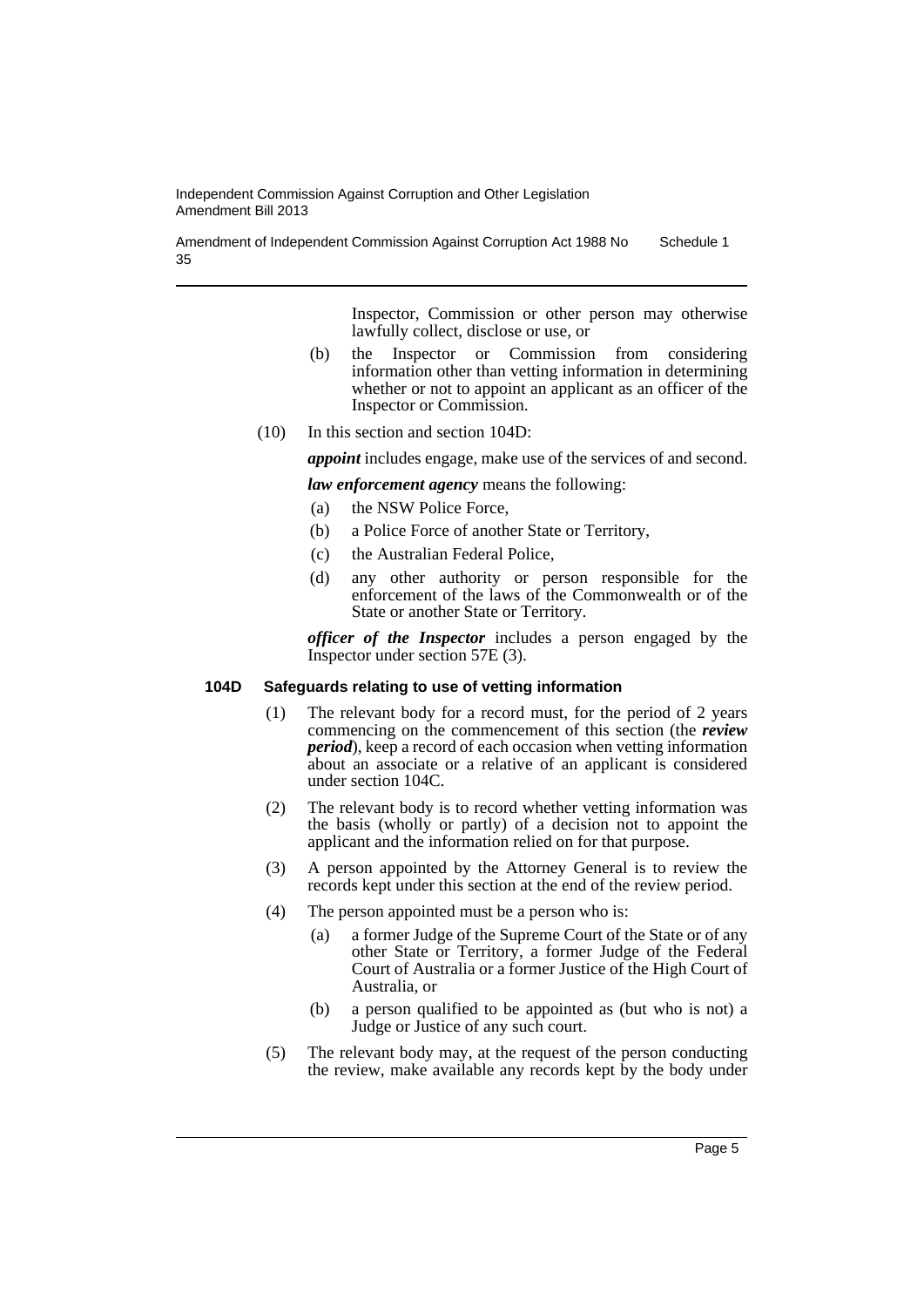Schedule 1 Amendment of Independent Commission Against Corruption Act 1988 No 35

> this section and any further information requested by the person that is reasonably related to the review.

- (6) The person conducting the review must, not later than 6 months after the end of the review period, report on the records to the Minister and the Attorney General and provide a copy of the report to the relevant body.
- (7) A report may contain recommendations relating to the collection, use and disclosure of vetting information under section 104C and related procedures or practices of the relevant body.
- (8) The *relevant body* for a record relating to the use of information about an associate or a relative of an applicant for appointment in a position:
	- (a) as an officer of the Inspector—is the Inspector, or
	- (b) as an officer of the Commission—is the Commission.

# **[3] Section 111 Secrecy**

Insert after section 111 (1) (b):

(c) a person who conducts a review under section 104D, but only in relation to the person's functions under that section, and

# **[4] Schedule 4 Savings, transitional and other provisions**

Insert at the end of clause 1 (1):

any other Act that amends this Act

# **[5] Schedule 4**

Insert at the end of the Schedule with appropriate Part and clause numbering:

# **Part Provisions consequent on enactment of Independent Commission Against Corruption and Other Legislation Amendment Act 2013**

# **Previous collection, use and disclosure of vetting information**

Any collection, use or disclosure of vetting information to or by the Inspector or the Commission that occurred before the commencement of section 104C, as inserted by the *Independent Commission Against Corruption and Other Legislation*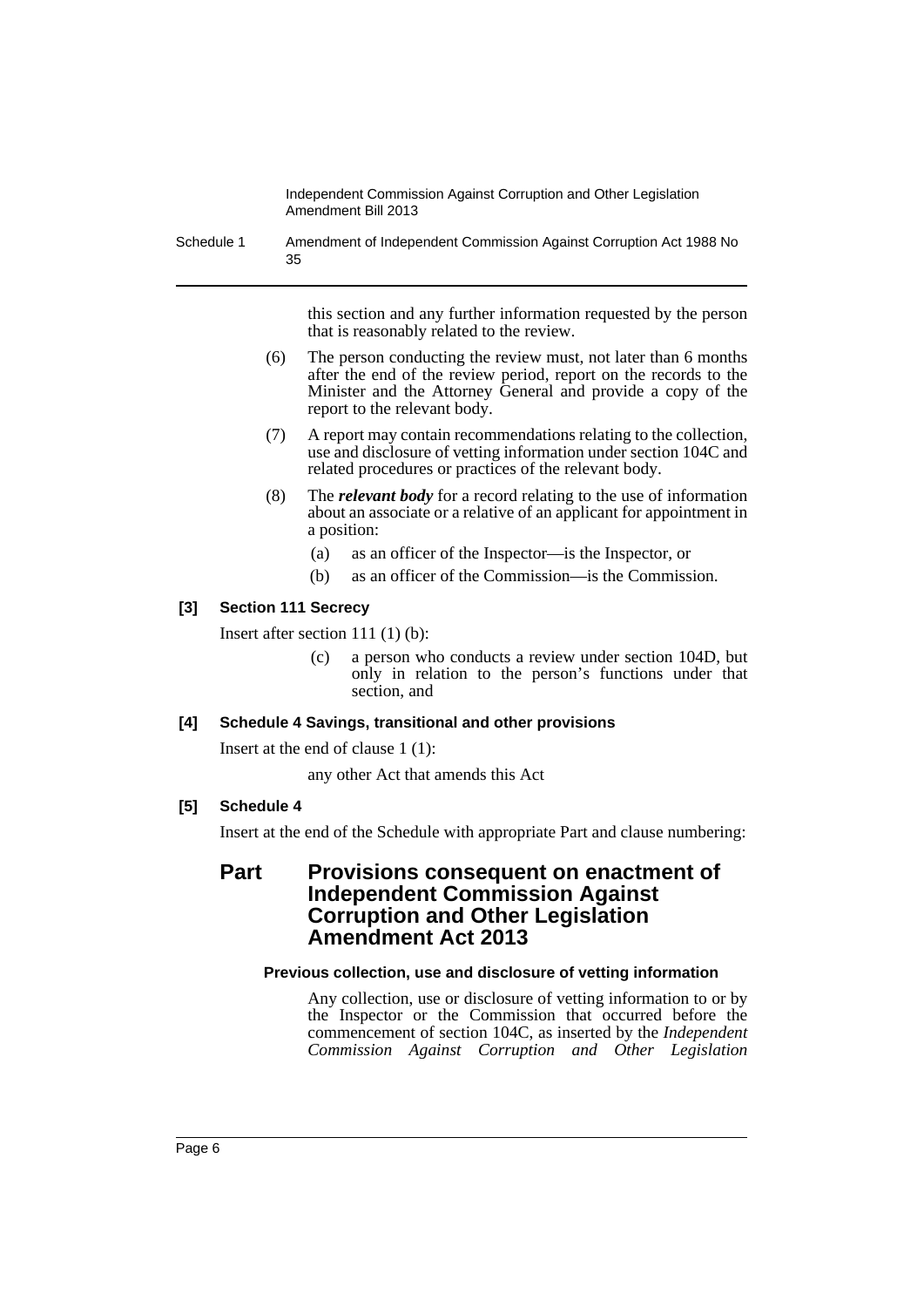Amendment of Independent Commission Against Corruption Act 1988 No 35 Schedule 1

> *Amendment Act 2013*, is taken to have been validly done if the collection, use or disclosure would have been valid if done on or after that commencement.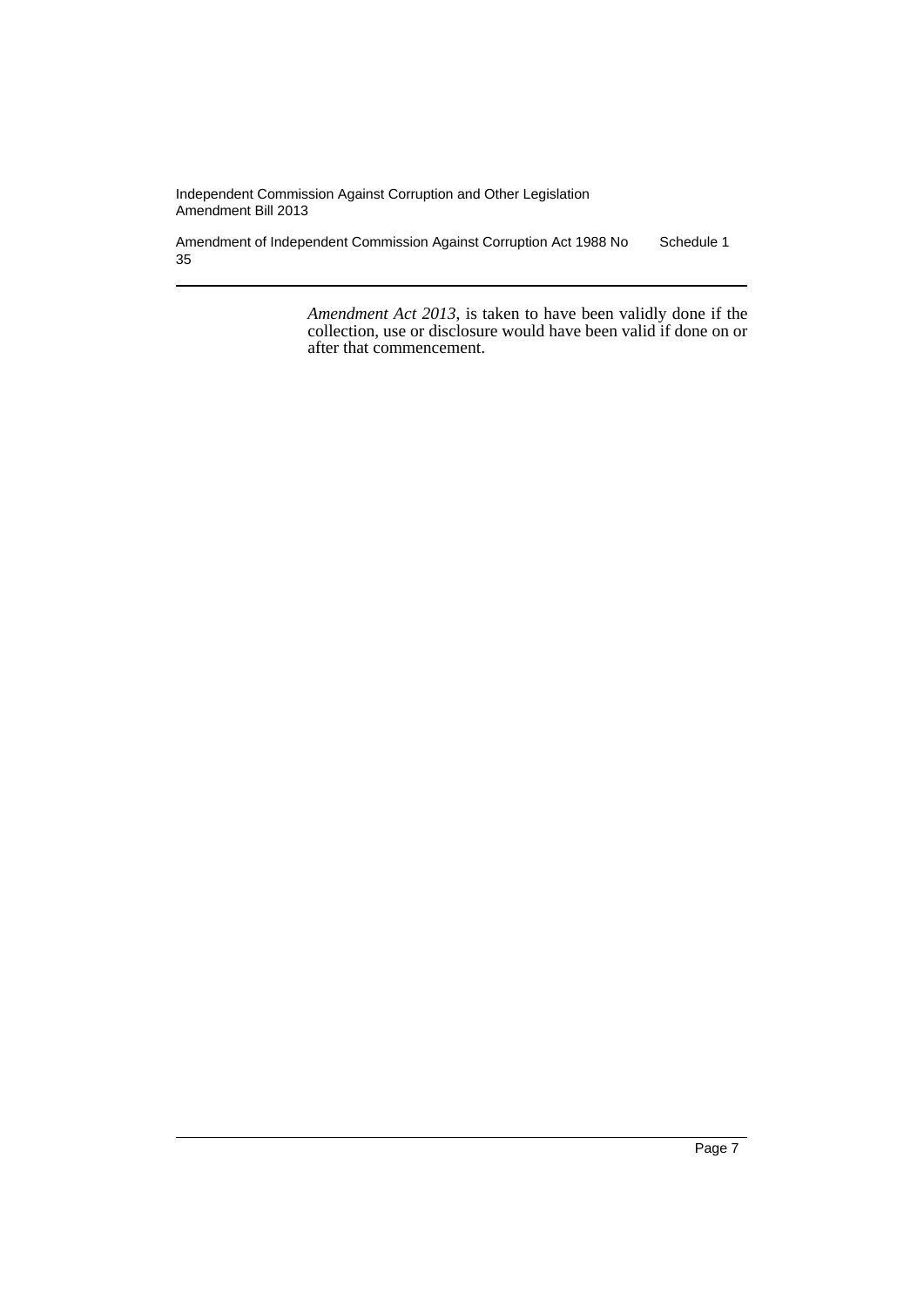Schedule 2 Amendment of Crime Commission Act 2012 No 66

# <span id="page-9-0"></span>**Schedule 2 Amendment of Crime Commission Act 2012 No 66**

#### **[1] Sections 78A and 78B**

Insert before section 79:

#### **78A Vetting of prospective staff**

- (1) Vetting information that is held by the Inspector or Commission or obtained under this section may be used in determining whether to appoint a person (an *applicant*) as an officer of the Inspector or the Commission.
- (2) For the purposes of this section, *vetting information* is information of the following kind about an applicant, or about an associate or relative of an applicant:
	- (a) any criminal intelligence report or other criminal information,
	- (b) information held in the Births, Deaths and Marriages Register,
	- (c) information held by Roads and Maritime Services relating to licences or other authorities, offences or penalties,
	- (d) information held by Corrective Services NSW, Department of Attorney General and Justice,
	- (e) information held by CrimTrac,
	- (f) information held by a law enforcement agency,
	- (g) information held by an agency of the Commonwealth or of the State or another State or Territory investigating public sector corruption,
	- (h) information held by an agency of a jurisdiction outside Australia, being an agency responsible for the enforcement of laws of that jurisdiction,
	- (i) information prescribed by the regulations that is held by a public authority or held by a Government agency of another jurisdiction (whether in or outside Australia).
- (3) The Inspector or Commission may, with the consent of an applicant, request a public authority or other person or body to disclose vetting information about the applicant.
- (4) The Inspector or Commission may also, without consent, request a public authority or other person or body (not being an agency of a jurisdiction outside Australia) to disclose vetting information about associates or relatives of the applicant.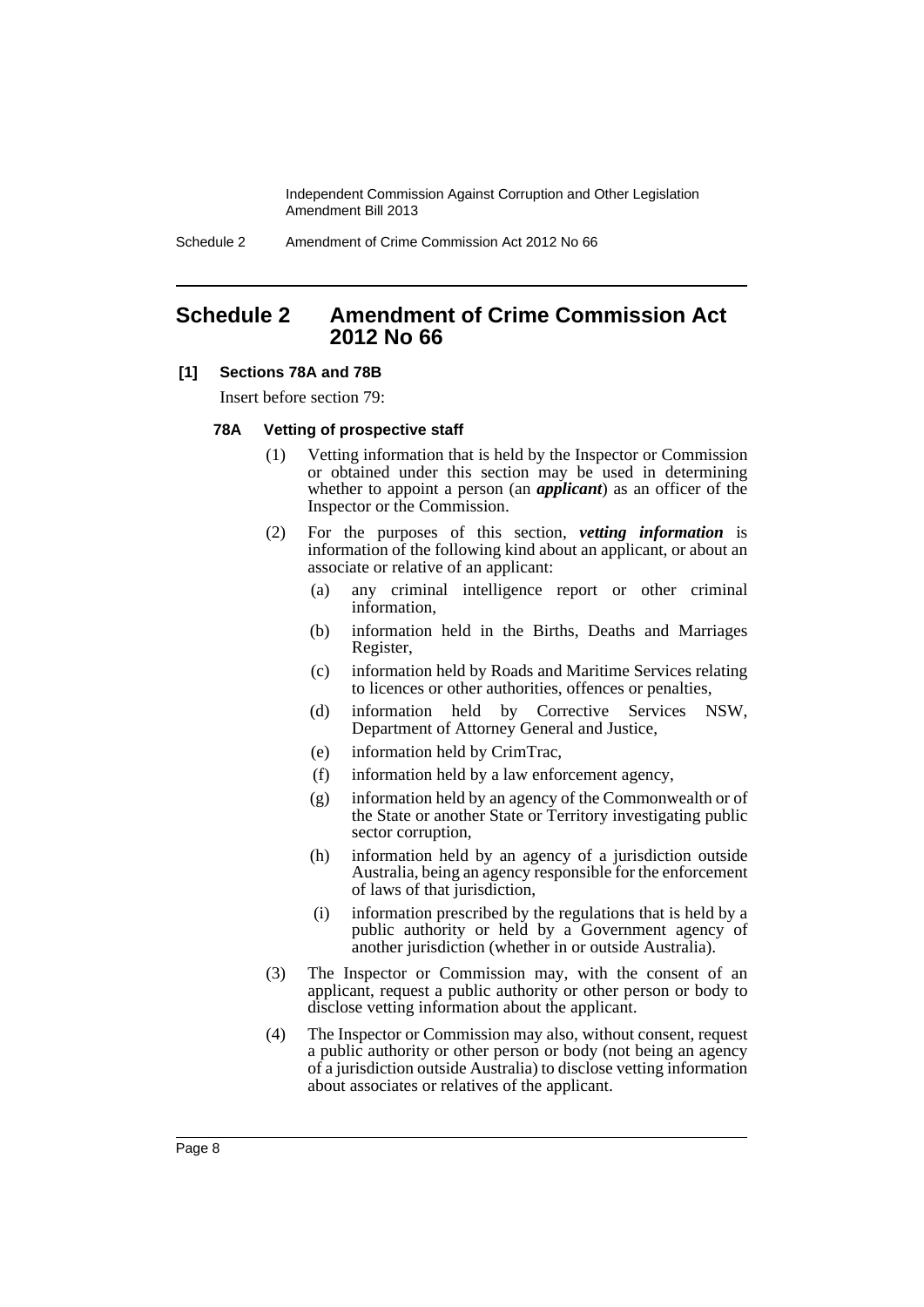Amendment of Crime Commission Act 2012 No 66 Schedule 2

- (5) The Inspector or Commission must notify an applicant that the Inspector or Commission has the power under this section to request a public authority or other person or body (not being an agency of a jurisdiction outside Australia) to disclose vetting information about associates or relatives of the applicant. The notice must be given when the consent of the applicant is sought under subsection (3) or, if consent has not been sought for the purposes of that subsection, before the first request for information about associates or relatives of the applicant is made under this section.
- (6) A public authority that holds, or is responsible for the disclosure of, vetting information is authorised to disclose the information to the Inspector or Commission for the purposes of this section.
- (7) The Commissioner of Police is authorised at any time to disclose (or arrange for a member of the NSW Police Force to disclose) to the Inspector or Commission information about the criminal history of a person for the purposes of this section, including the following:
	- (a) information relating to spent convictions, despite anything to the contrary in the *Criminal Records Act 1991*,
	- (b) information relating to criminal charges, whether or not heard, proven, dismissed, withdrawn or discharged,
	- (c) information relating to offences, despite anything to the contrary in section 579 of the *Crimes Act 1900*.
- (8) For the purposes of the collection, disclosure or use of vetting information under this section or section 78B, the information may be collected, disclosed or used despite any other Act or law. **Note.** Section 80 makes it an offence for an officer or former officer of the Inspector or Commission to disclose information obtained in the exercise of functions under this Act.
- (9) This section does not restrict or prevent:
	- (a) the Inspector or Commission or any other person from collecting, disclosing or using any information that the Inspector, Commission or other person may otherwise lawfully collect, disclose or use, or
	- (b) the Inspector or Commission from considering information other than vetting information in determining whether or not to appoint an applicant as an officer of the Inspector or Commission.
- (10) In this section and section 78B:

*appoint* includes engage, make use of the services of and second.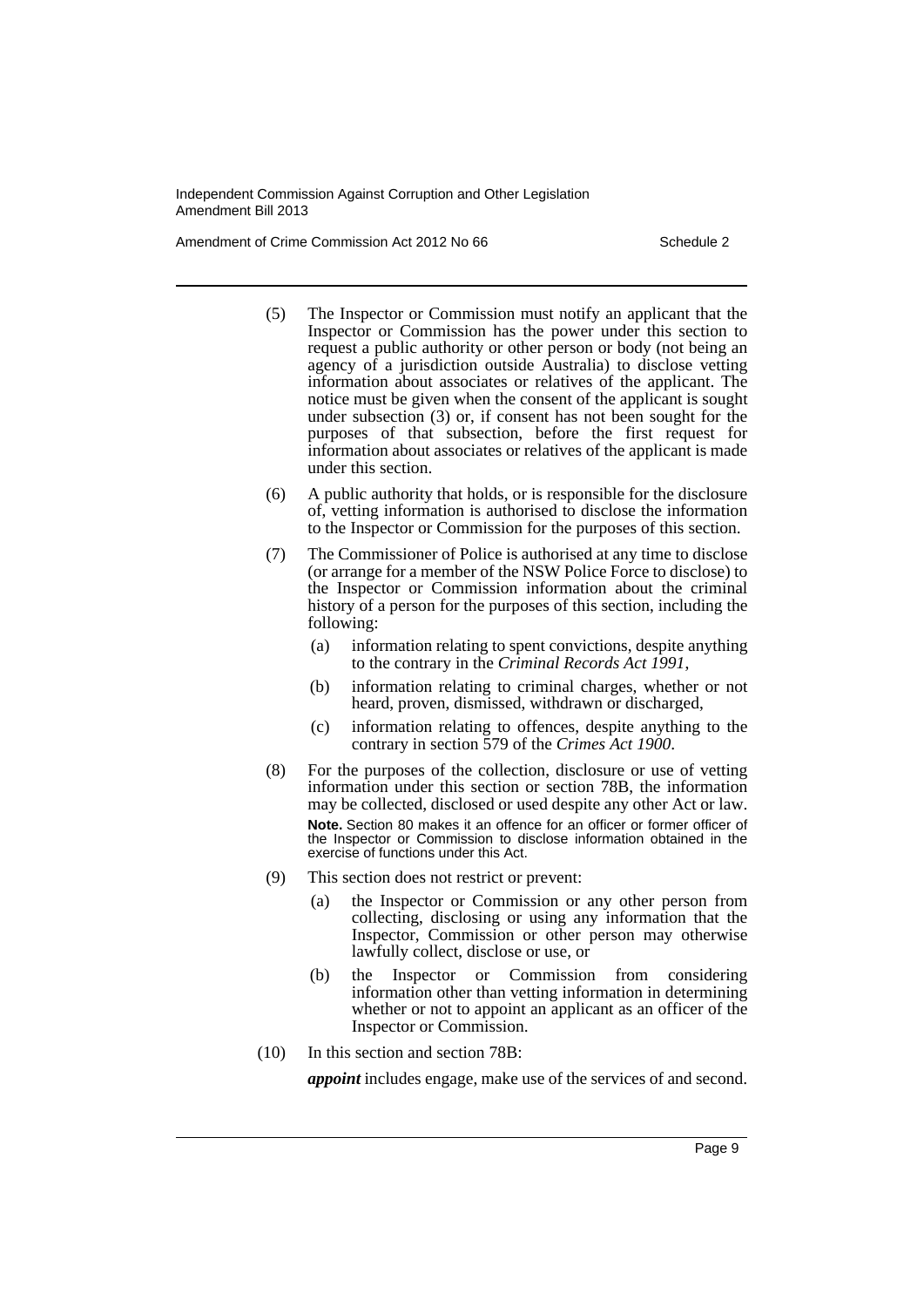Schedule 2 Amendment of Crime Commission Act 2012 No 66

*law enforcement agency* means the following:

- (a) the NSW Police Force,
- (b) a Police Force of another State or Territory,
- (c) the Australian Federal Police,
- (d) any other authority or person responsible for the enforcement of the laws of the Commonwealth or of the State or another State or Territory.

*public authority* has the same meaning as it has in the *Independent Commission Against Corruption Act 1988.*

#### **78B Safeguards relating to use of vetting information**

- (1) The relevant body for a record must, for the period of 2 years commencing on the commencement of this section (the *review period*), keep a record of each occasion when vetting information about an associate or a relative of an applicant is considered under section 78A.
- (2) The relevant body is to record whether vetting information was the basis (wholly or partly) of a decision not to appoint the applicant and the information relied on for that purpose.
- (3) A person appointed by the Attorney General is to review the records kept under this section at the end of the review period.
- (4) The person appointed must be a person who is:
	- (a) a former Judge of the Supreme Court of the State or of any other State or Territory, a former Judge of the Federal Court of Australia or a former Justice of the High Court of Australia, or
	- (b) a person qualified to be appointed as (but who is not) a Judge or Justice of any such court.
- (5) The relevant body may, at the request of the person conducting the review, make available any records kept by the body under this section and any further information requested by the person that is reasonably related to the review.
- (6) The person conducting the review must, not later than 6 months after the end of the review period, report on the records to the Minister and the Attorney General and provide a copy of the report to the relevant body.
- (7) A report may contain recommendations relating to the collection, use and disclosure of vetting information under section 78A and related procedures or practices of the relevant body.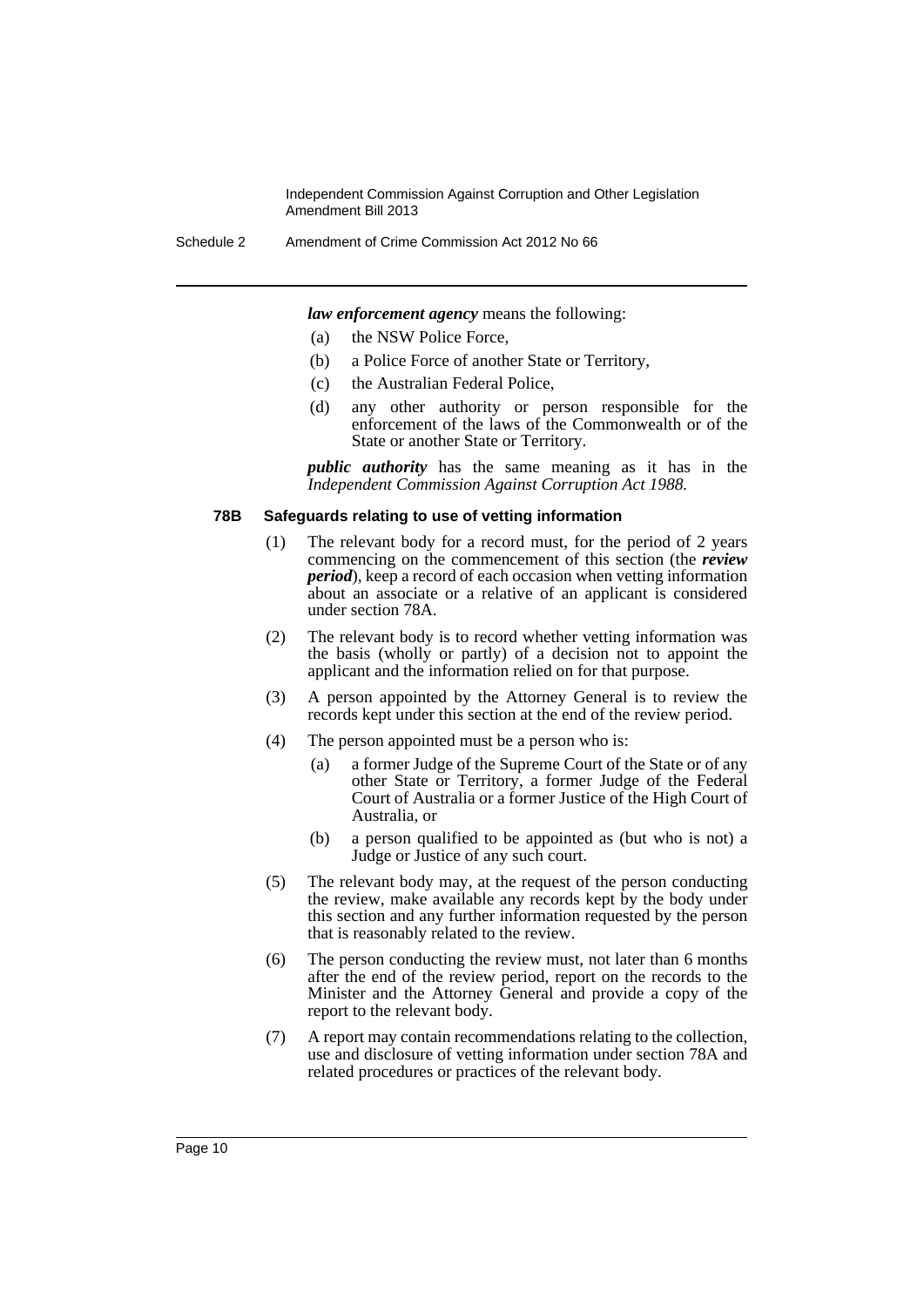Amendment of Crime Commission Act 2012 No 66 Schedule 2

- (8) The *relevant body* for a record relating to the use of information about an associate or a relative of an applicant for appointment in a position:
	- (a) as an officer of the Inspector—is the Inspector, or
	- (b) as an officer of the Commission—is the Commission.

#### **[2] Section 80 Secrecy**

Insert after section 80 (1):

(1A) This section applies to a person conducting a review under section 78B in relation to the person's functions under that section.

#### **[3] Schedule 2 Provisions relating to the members and procedure of the Management Committee**

Insert "a former Judge of the District Court of New South Wales," before "a former Judge" where firstly occurring in clause 2 (1).

#### **[4] Schedule 4 Savings, transitional and other provisions**

Insert after Part 2:

# **Part 3 Provisions relating to Independent Commission Against Corruption and Other Legislation Amendment Act 2013**

# **10 Validation**

A person who was appointed to the Management Committee before the commencement of Schedule 2 [3] to the *Independent Commission Against Corruption and Other Legislation Amendment Act 2013* and who would be eligible to be so appointed on that commencement is taken to have been validly appointed from the date of the person's appointment.

# **11 Previous collection, use and disclosure of vetting information**

Any collection, use or disclosure of vetting information to or by the Inspector or the Commission that occurred before the commencement of section 78A, as inserted by the *Independent Commission Against Corruption and Other Legislation Amendment Act 2013*, is taken to have been validly done if the collection, use or disclosure would have been valid if done on or after that commencement.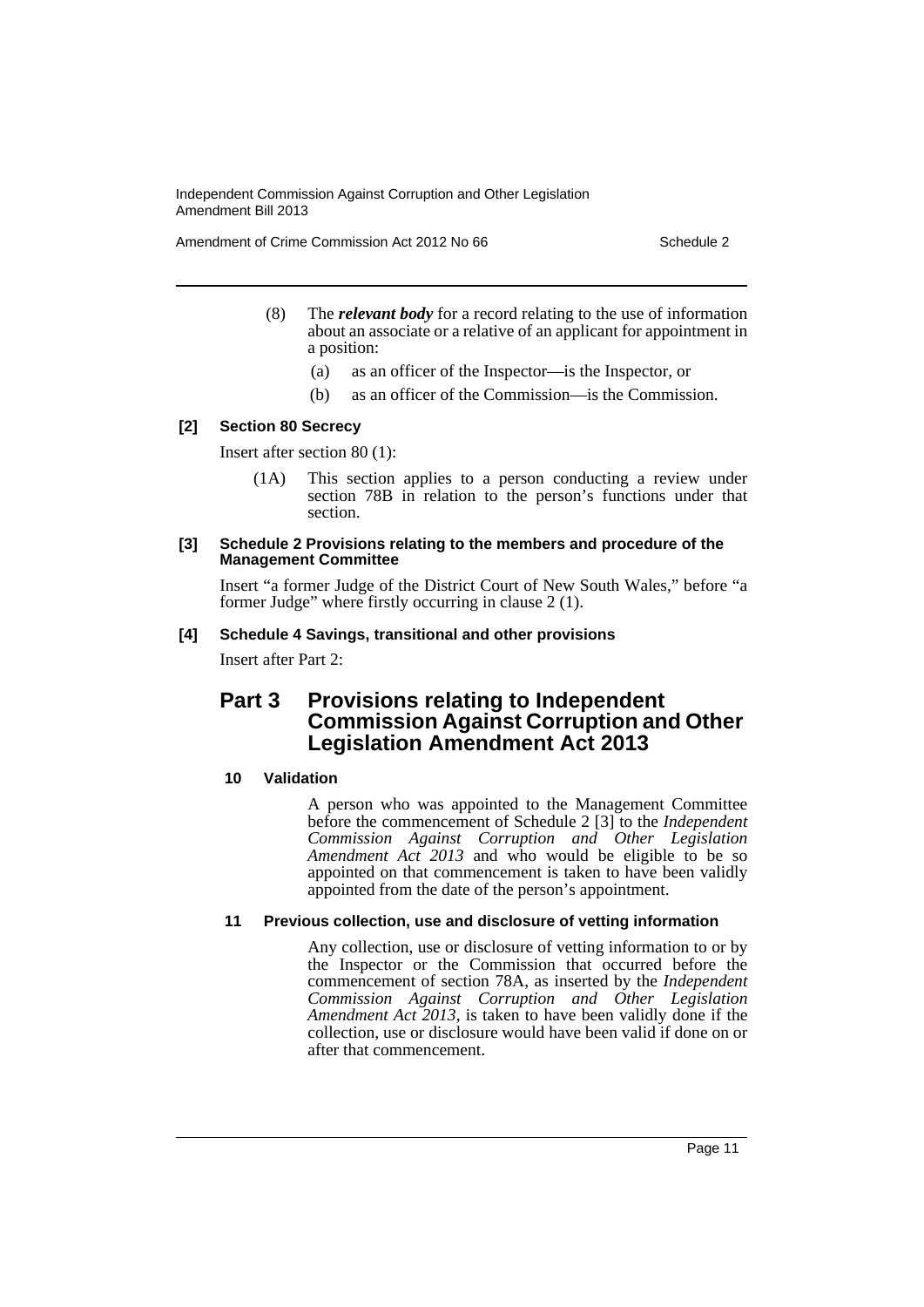Schedule 3 Amendment of Ombudsman Act 1974 No 68

# <span id="page-13-0"></span>**Schedule 3 Amendment of Ombudsman Act 1974 No 68**

# **[1] Section 13AA Preliminary inquiries**

Insert after section 13AA (3):

- (4) A public authority that discloses information to the Ombudsman in response to an inquiry under this section is not required to comply with section 16, 17, 18 or 19 (1) of the *Privacy and Personal Information Protection Act 1998*.
- (5) Despite the *Health Records and Information Privacy Act 2002*:
	- (a) a public authority or other person or body may disclose health information (within the meaning of that Act) to the Ombudsman in response to an inquiry under this section, and
	- (b) the Ombudsman may use any such information for the purposes of this section.

# **[2] Section 19C Disclosures prejudicing investigations**

Omit section 19C (1). Insert instead:

(1) A person who is:

- (a) required under section 18 to produce a statement of information or to attend and produce a document or other thing, or
- (b) by a summons under section 19 required to give evidence or to produce a document or other thing,

must not disclose any information about the requirement or summons that is likely to prejudice the investigation to which it relates.

Maximum penalty: 50 penalty units or imprisonment for 12 months, or both.

# **[3] Section 19C (2)–(4)**

Insert "requirement or" before "summons" wherever occurring.

#### **[4] Section 21 Limits on secrecy and privilege**

Insert "or a former public authority" after "public authority" in section 21 (3) (c).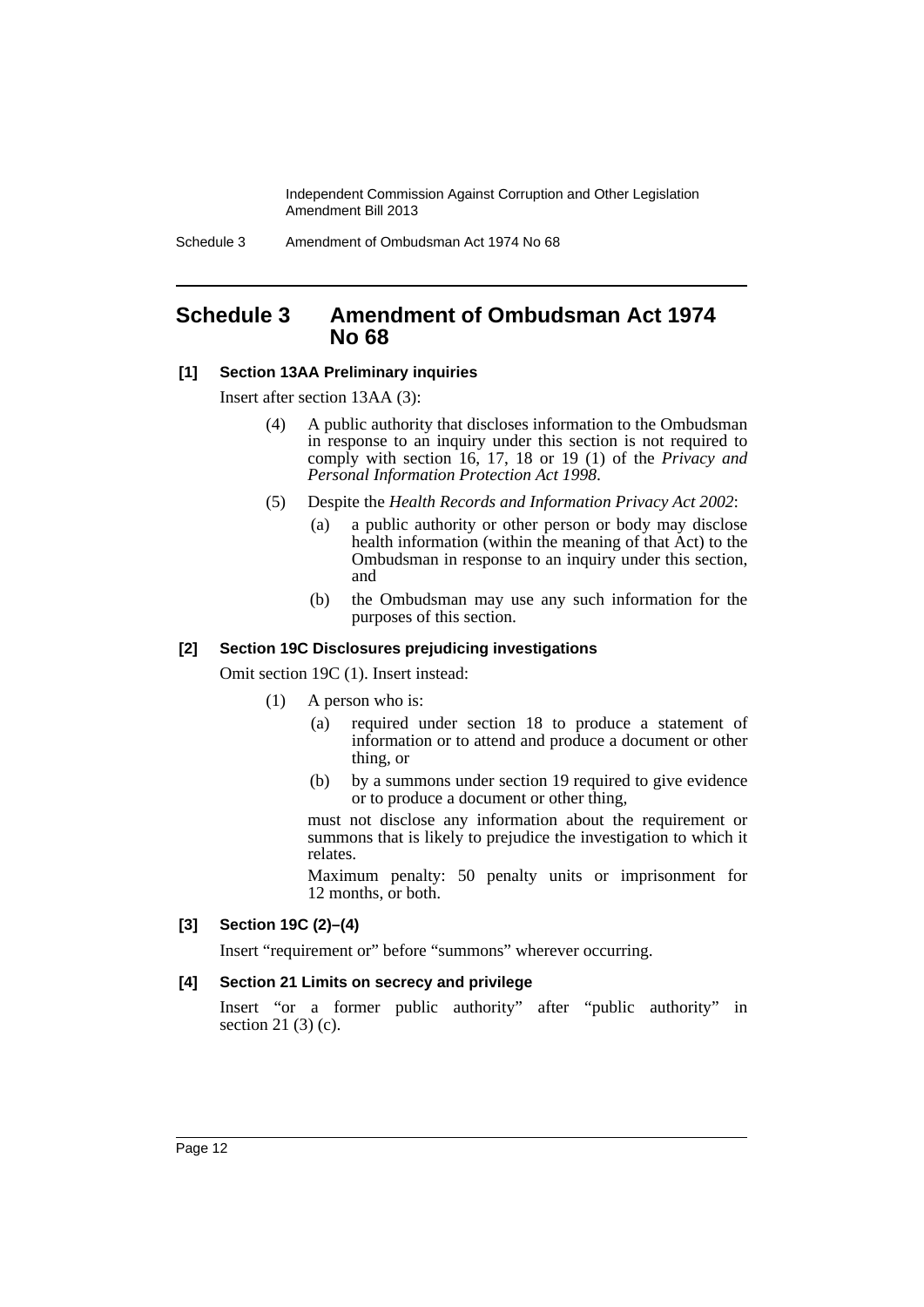Amendment of Police Act 1990 No 47 Schedule 4

# <span id="page-14-0"></span>**Schedule 4 Amendment of Police Act 1990 No 47**

#### **[1] Sections 96B–96D**

Insert after section 96A:

#### **96B Vetting of prospective members of NSW Police Force or consultants**

- (1) Vetting information that is held by the Commissioner or obtained under this section may be used in determining whether to appoint an applicant as a member of the NSW Police Force or to engage an applicant as a consultant to the NSW Police Force.
- (2) For the purposes of this section, *vetting information* is information of the following kind about an applicant, or about an associate or relative of an applicant:
	- (a) any criminal intelligence report or other criminal information,
	- (b) information held in the Births, Deaths and Marriages Register,
	- (c) information held by Roads and Maritime Services relating to licences or other authorities, offences or penalties,
	- (d) information held by Corrective Services NSW, Department of Attorney General and Justice,
	- (e) information held by CrimTrac,
	- (f) information held by a law enforcement agency,
	- (g) information held by an agency of the Commonwealth or of the State or another State or Territory investigating public sector corruption,
	- (h) information held by an agency of a jurisdiction outside Australia, being an agency responsible for the enforcement of laws of that jurisdiction,
	- (i) information prescribed by the regulations that is held by a public authority or held by a Government agency of another jurisdiction (whether in or outside Australia).
- (3) The Commissioner may, with the consent of an applicant, request a public authority or other person or body to disclose vetting information about the applicant.
- (4) The Commissioner may also, without consent, request a public authority or other person or body (not being an agency of a jurisdiction outside Australia) to disclose vetting information about associates or relatives of the applicant.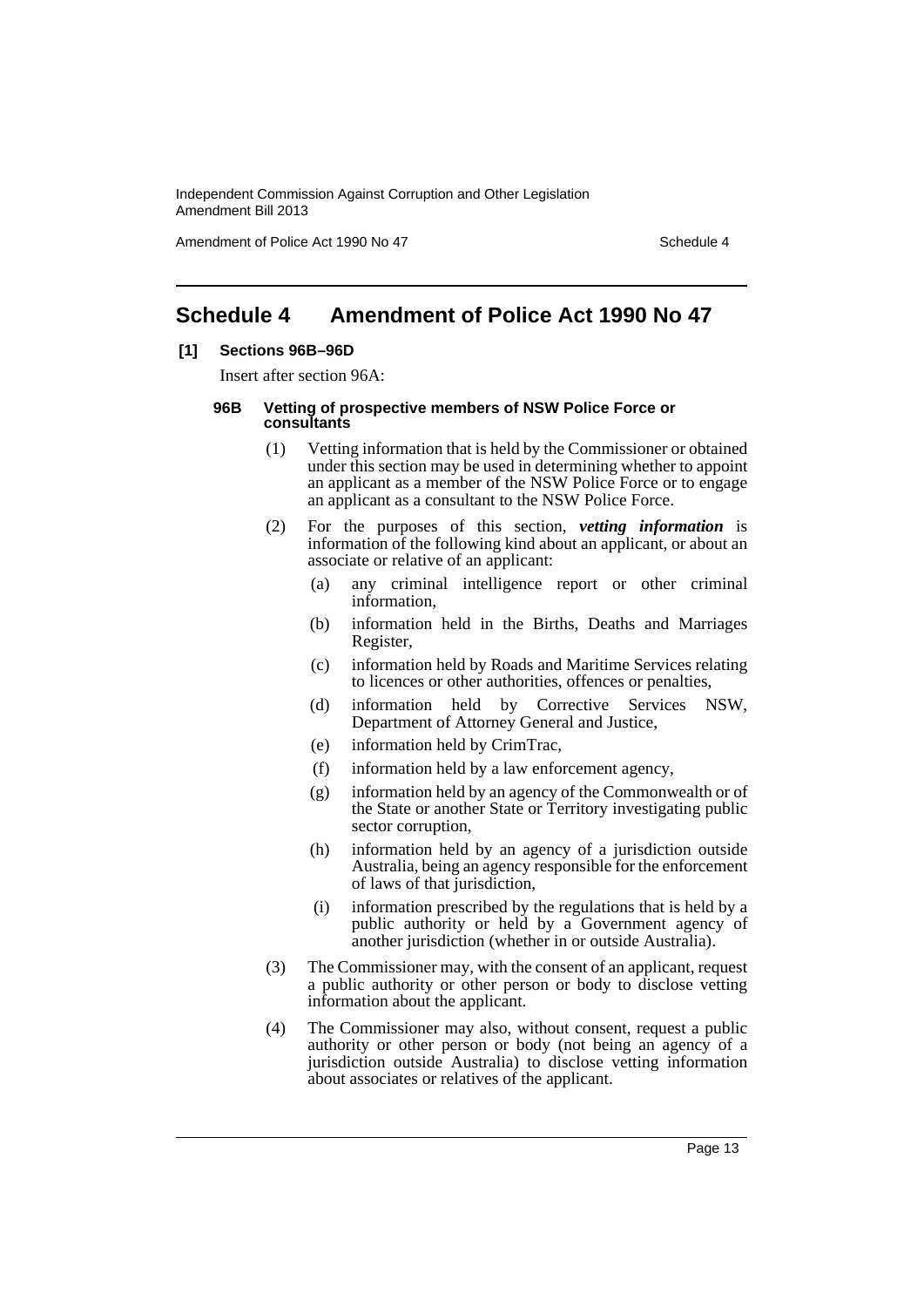Schedule 4 Amendment of Police Act 1990 No 47

- (5) The Commissioner must notify an applicant that the Commissioner has the power under this section to request a public authority or other person or body (not being an agency of a jurisdiction outside Australia) to disclose vetting information about associates or relatives of the applicant. The notice must be given when the consent of the applicant is sought under subsection (3) or, if consent has not been sought for the purposes of that subsection, before the first request for information about associates or relatives of the applicant is made under this section.
- (6) A public authority that holds, or is responsible for the disclosure of, vetting information is authorised to disclose the information to the Commissioner for the purposes of this section.
- (7) The following information about the criminal history of a person may be disclosed and considered for the purposes of this section:
	- (a) information relating to spent convictions, despite anything to the contrary in the *Criminal Records Act 1991*,
	- (b) information relating to criminal charges, whether or not heard, proven, dismissed, withdrawn or discharged,
	- (c) information relating to offences, despite anything to the contrary in section 579 of the *Crimes Act 1900*.
- (8) For the purposes of the collection, disclosure or use of vetting information under this section or section 96C, the information may be collected, disclosed or used despite any other Act or law. **Note.** Section 62 of the *Privacy and Personal Information Protection Act 1998* makes it an offence for a public sector official (including a member of the NSW Police Force) to disclose personal information, other than for official purposes, about a person to which the official has had access in an official capacity.
- (9) This section does not restrict or prevent:
	- (a) the Commissioner or any other person from collecting, disclosing or using any information that the Commissioner or other person may otherwise lawfully collect, disclose or use, or
	- (b) the Commissioner from considering information other than vetting information in determining whether or not to appoint an applicant as a member of the NSW Police Force or to engage an applicant as a consultant to the NSW Police Force.
- (10) In this section:

*law enforcement agency* means the following:

(a) a Police Force of another State or Territory,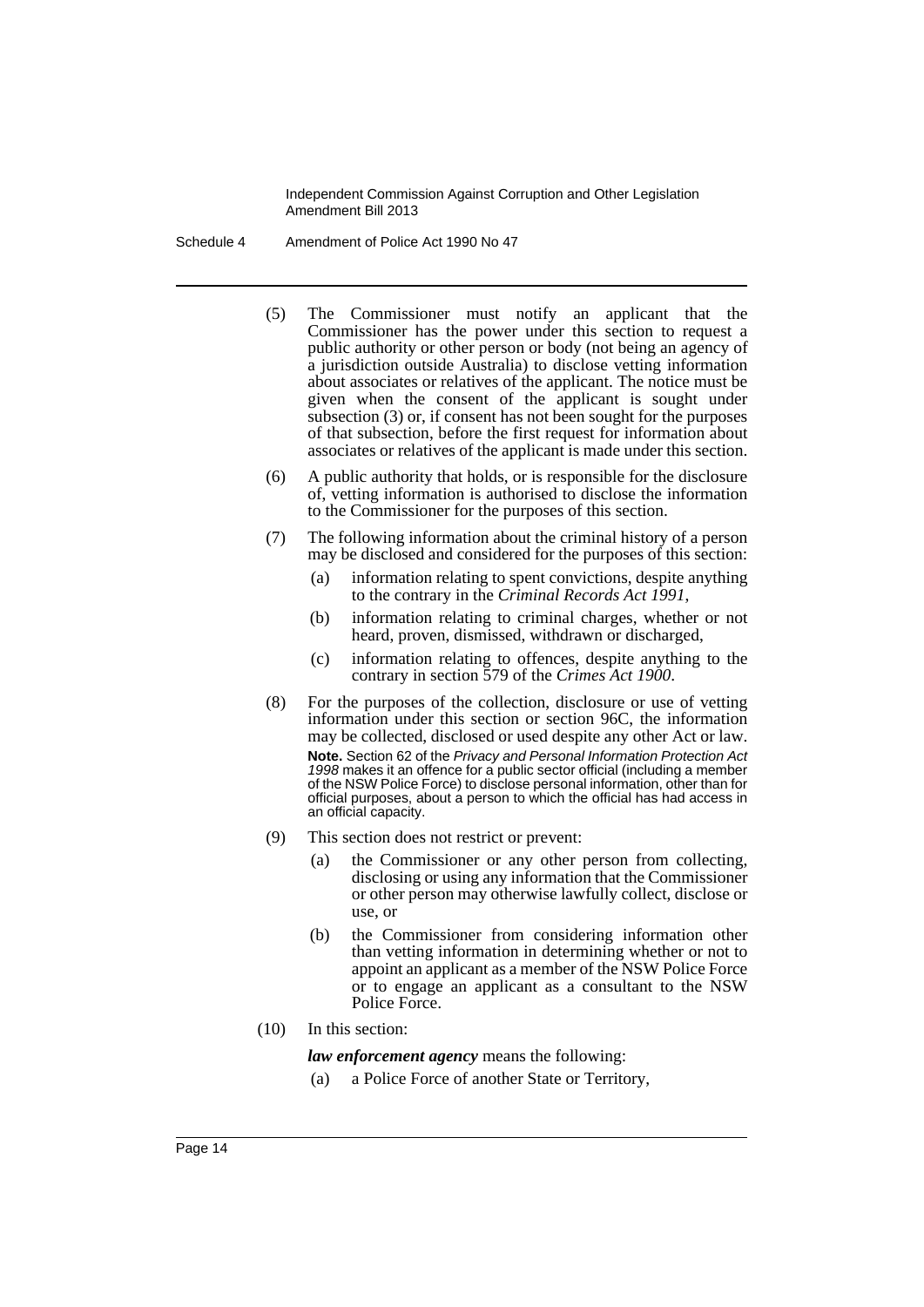Amendment of Police Act 1990 No 47 Schedule 4

- (b) the Australian Federal Police,
- (c) any other authority or person responsible for the enforcement of the laws of the Commonwealth or of the State or another State or Territory.

*public authority* has the same meaning as it has in the *Independent Commission Against Corruption Act 1988*.

#### **96C Safeguards relating to use of vetting information**

- (1) The Commissioner must, for the period of 2 years commencing on the commencement of this section (the *review period*), keep a record of each occasion when vetting information about an associate or a relative of an applicant is considered under section 96B.
- (2) The Commissioner is to record whether vetting information was the basis (wholly or partly) of a decision not to appoint or engage the applicant and the information relied on for that purpose.
- (3) A person appointed by the Attorney General is to review the records kept under this section at the end of the review period.
- (4) The person appointed must be a person who is:
	- (a) a former Judge of the Supreme Court of the State or of any other State or Territory, a former Judge of the Federal Court of Australia or a former Justice of the High Court of Australia, or
	- (b) a person qualified to be appointed as (but who is not) a Judge or Justice of any such court.
- (5) The Commissioner may, at the request of the person conducting the review, make available any records kept by the Commissioner under this section and any further information requested by the person that is reasonably related to the review.
- (6) The person conducting the review must, not later than 6 months after the end of the review period, report on the records to the Minister and the Attorney General and provide a copy of the report to the Commissioner.
- (7) A report may contain recommendations relating to the collection, use and disclosure of vetting information under section 96B and related procedures or practices of the Commissioner.

#### **96D Secrecy—review information**

(1) The person who conducts the review under section 96C must not, directly or indirectly, except for the purposes of this Act or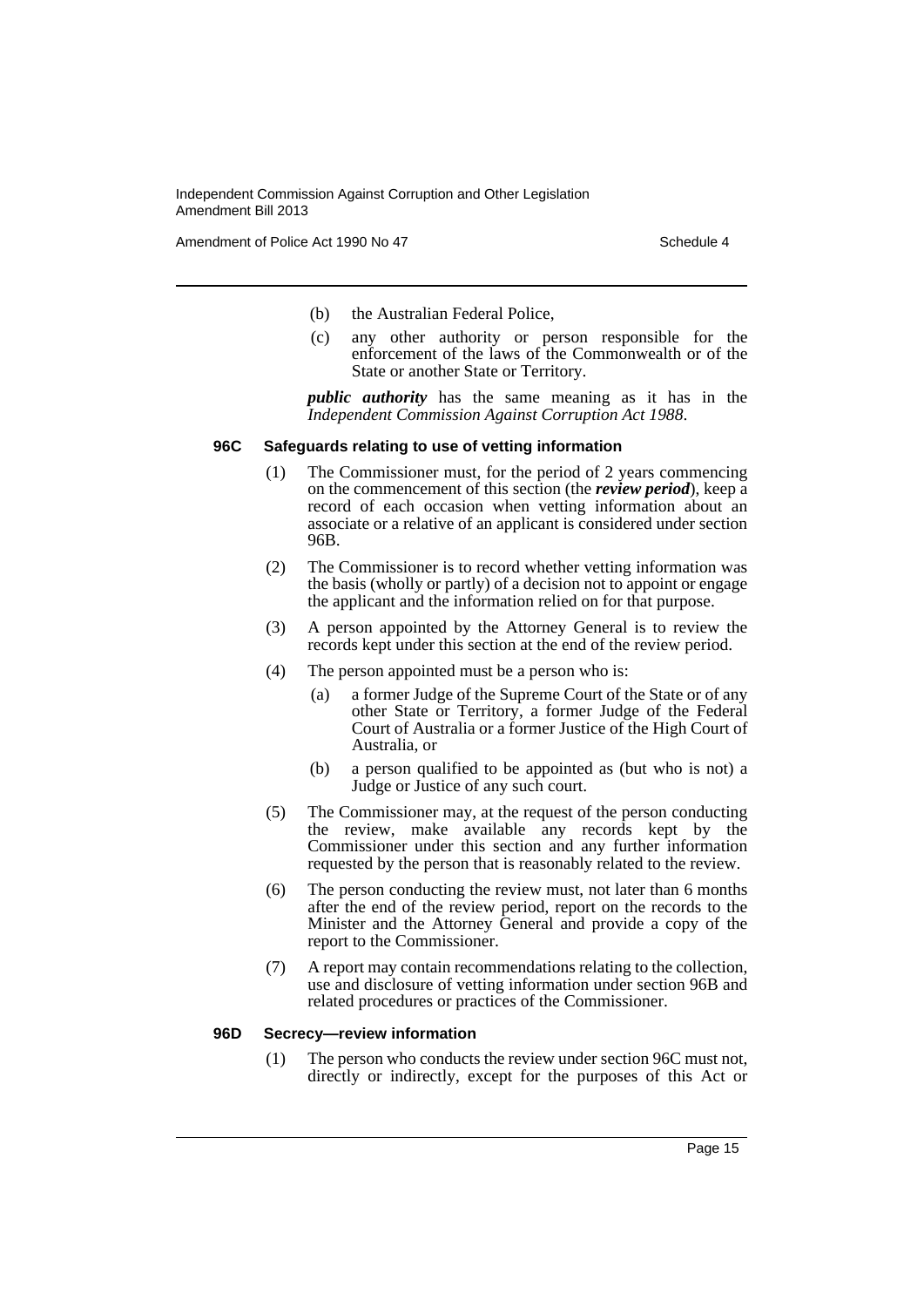Schedule 4 Amendment of Police Act 1990 No 47

otherwise in connection with the exercise of the person's functions under this Act:

- (a) make a record of any communication, or
- (b) divulge or communicate to any person any information,

being information acquired by the person by reason of, or in the course of, the exercise of the person's functions under this Act.

- (2) The person who conducts the review under section 96C cannot be required:
	- (a) to produce in any court any document or other thing that has come into the person's possession, custody or control by reason of, or in the course of, the exercise of the person's functions under this Act, or
	- (b) to divulge or communicate to any court any matter or thing that has come to the person's notice in the exercise of the person's functions under this Act.
- (3) Despite this section, the person may divulge any such information:
	- (a) for the purposes of and in accordance with this Act, or
	- (b) to any prescribed authority or person.

#### **[2] Schedule 4 Savings, transitional and other provisions**

Insert at the end of the Schedule with appropriate Part and clause numbering:

# **Part Provisions consequent on enactment of Independent Commission Against Corruption and Other Legislation Amendment Act 2013**

#### **Previous collection, use and disclosure of vetting information**

Any collection, use or disclosure of vetting information to or by the Commissioner that occurred before the commencement of section 96B, as inserted by the *Independent Commission Against Corruption and Other Legislation Amendment Act 2013*, is taken to have been validly done if the collection, use or disclosure would have been valid if done on or after that commencement.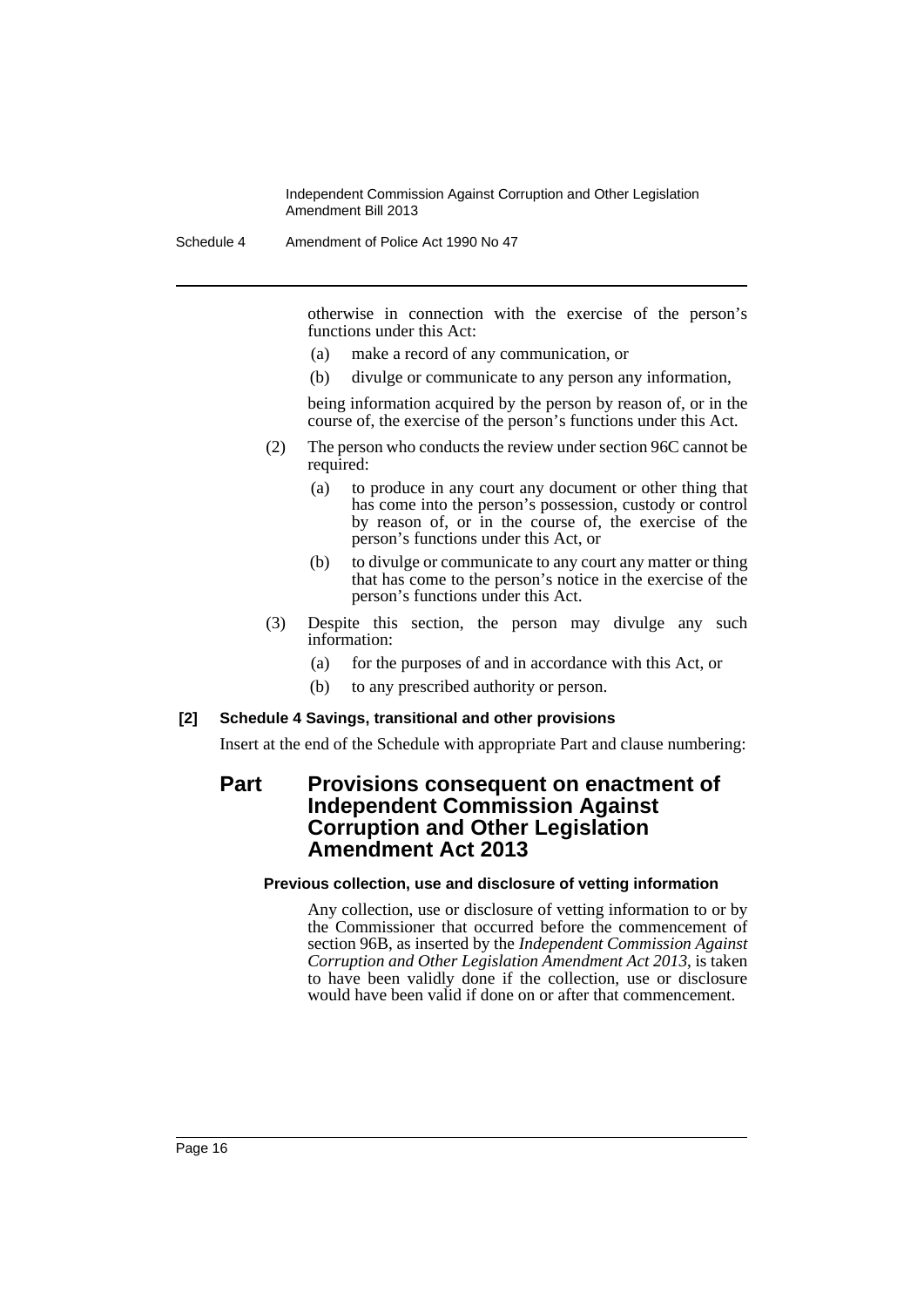Amendment of Police Integrity Commission Act 1996 No 28 Schedule 5

# <span id="page-18-0"></span>**Schedule 5 Amendment of Police Integrity Commission Act 1996 No 28**

#### **[1] Section 27 Privilege as regards information, documents or other things**

Insert "or a former public authority or public official" after "public official" in section 27 (3) (c).

#### **[2] Section 56 Secrecy**

Insert at the end of section 56  $(1)$  (e):

, and

(f) a person who conducts a review under section 136B, but only in relation to the exercise of the person's functions under that section.

## **[3] Section 124 Firearms and other police equipment**

Insert "or appropriately trained officers" after "police officers" where secondly occurring in section 124 (1) and (2).

## **[4] Section 124 (2)**

Omit "handcuffs and body armour vests".

Insert instead "anti-personnel spray, batons, magazines for semi-automatic pistols, handcuffs and body armour vests".

#### **[5] Section 124 (3)**

Insert after section 124 (2):

(3) An officer is an *appropriately trained officer* if the Commissioner certifies in writing that the officer is an appropriately trained officer for the purposes of this section.

#### **[6] Sections 136A and 136B**

Insert after section 136:

#### **136A Vetting of prospective staff or consultants**

(1) Vetting information that is held by the Inspector or Commission or obtained under this section may be used in determining whether to appoint a person (an *applicant*) as an officer of the Inspector or the Commission.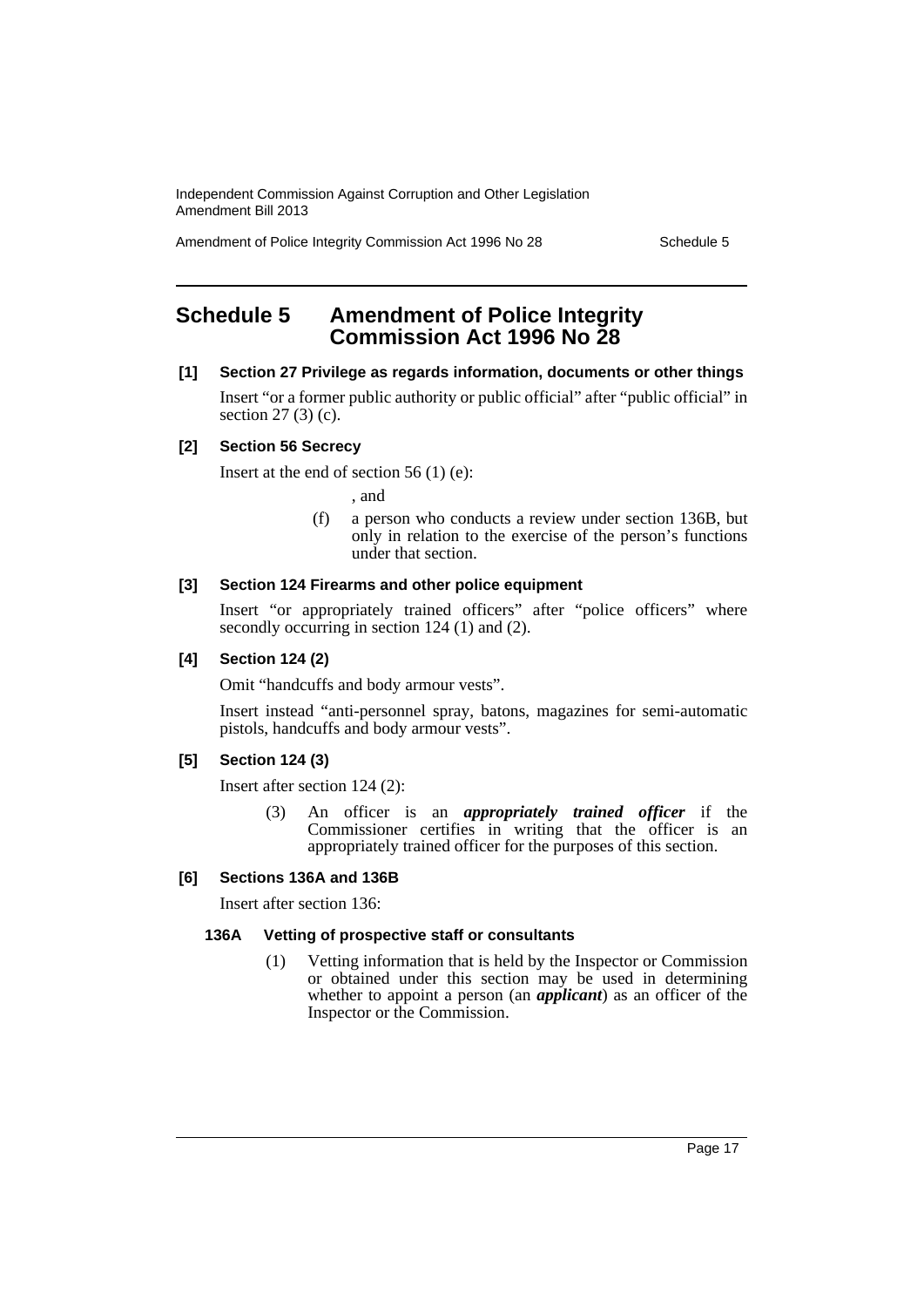- Schedule 5 Amendment of Police Integrity Commission Act 1996 No 28
	- (2) For the purposes of this section, *vetting information* is information of the following kind about an applicant, or about an associate or relative of an applicant:
		- (a) any criminal intelligence report or other criminal information,
		- (b) information held in the Births, Deaths and Marriages Register,
		- (c) information held by Roads and Maritime Services relating to licences or other authorities, offences or penalties,
		- (d) information held by Corrective Services NSW, Department of Attorney General and Justice,
		- (e) information held by CrimTrac,
		- (f) information held by a law enforcement agency,
		- (g) information held by an agency of the Commonwealth or of the State or another State or Territory investigating public sector corruption,
		- (h) information held by an agency of a jurisdiction outside Australia, being an agency responsible for the enforcement of laws of that jurisdiction,
		- (i) information prescribed by the regulations that is held by a public authority or held by a Government agency of another jurisdiction (whether in or outside Australia).
	- (3) The Inspector or Commission may, with the consent of an applicant, request a public authority or other person or body to disclose vetting information about the applicant.
	- (4) The Inspector or Commission may also, without consent, request a public authority or other person or body (not being an agency of a jurisdiction outside Australia) to disclose vetting information about associates or relatives of the applicant.
	- (5) The Inspector or Commission must notify an applicant that the Inspector or Commission has the power under this section to request a public authority or other person or body (not being an agency of a jurisdiction outside Australia) to disclose vetting information about associates or relatives of the applicant. The notice must be given when the consent of the applicant is sought under subsection (3) or, if consent has not been sought for the purposes of that subsection, before the first request for information about associates or relatives of the applicant is made under this section.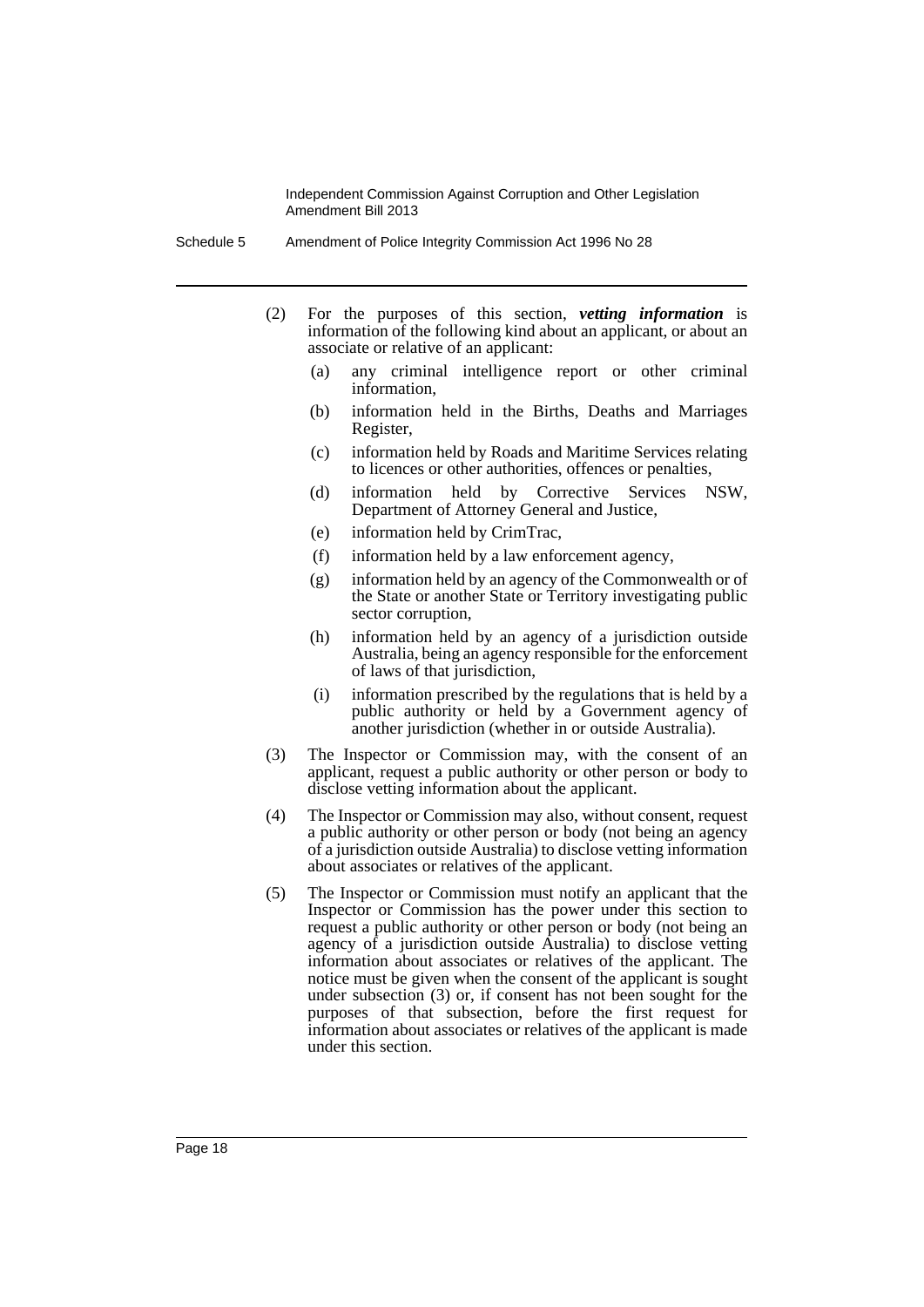Amendment of Police Integrity Commission Act 1996 No 28 Schedule 5

- (6) A public authority that holds, or is responsible for the disclosure of, vetting information is authorised to disclose the information to the Inspector or Commission for the purposes of this section.
- (7) The Commissioner of Police is authorised at any time to disclose (or arrange for a member of the NSW Police Force to disclose) to the Inspector or Commission information about the criminal history of a person for the purposes of this section, including the following:
	- (a) information relating to spent convictions, despite anything to the contrary in the *Criminal Records Act 1991*,
	- (b) information relating to criminal charges, whether or not heard, proven, dismissed, withdrawn or discharged,
	- (c) information relating to offences, despite anything to the contrary in section 579 of the *Crimes Act 1900*.
- (8) For the purposes of the collection, disclosure or use of vetting information under this section or section 136B the information may be collected, disclosed or used despite any other Act or law. **Note.** Section 56 makes it an offence for an officer or former officer of the Inspector or Commission to disclose information obtained in the exercise of functions under this Act.
- (9) This section does not restrict or prevent:
	- (a) the Inspector or Commission or any other person from collecting, disclosing or using any information that the Inspector, Commission or other person may otherwise lawfully collect, disclose or use, or
	- (b) the Inspector or Commission from considering information other than vetting information in determining whether or not to appoint an applicant as an officer of the Inspector or Commission.
- (10) In this section and section 136B:

*appoint* includes engage, make use of the services of and second.

*law enforcement agency* means the following:

- (a) the NSW Police Force,
- (b) a Police Force of another State or Territory,
- (c) the Australian Federal Police,
- (d) any other authority or person responsible for the enforcement of the laws of the Commonwealth or of the State or another State or Territory.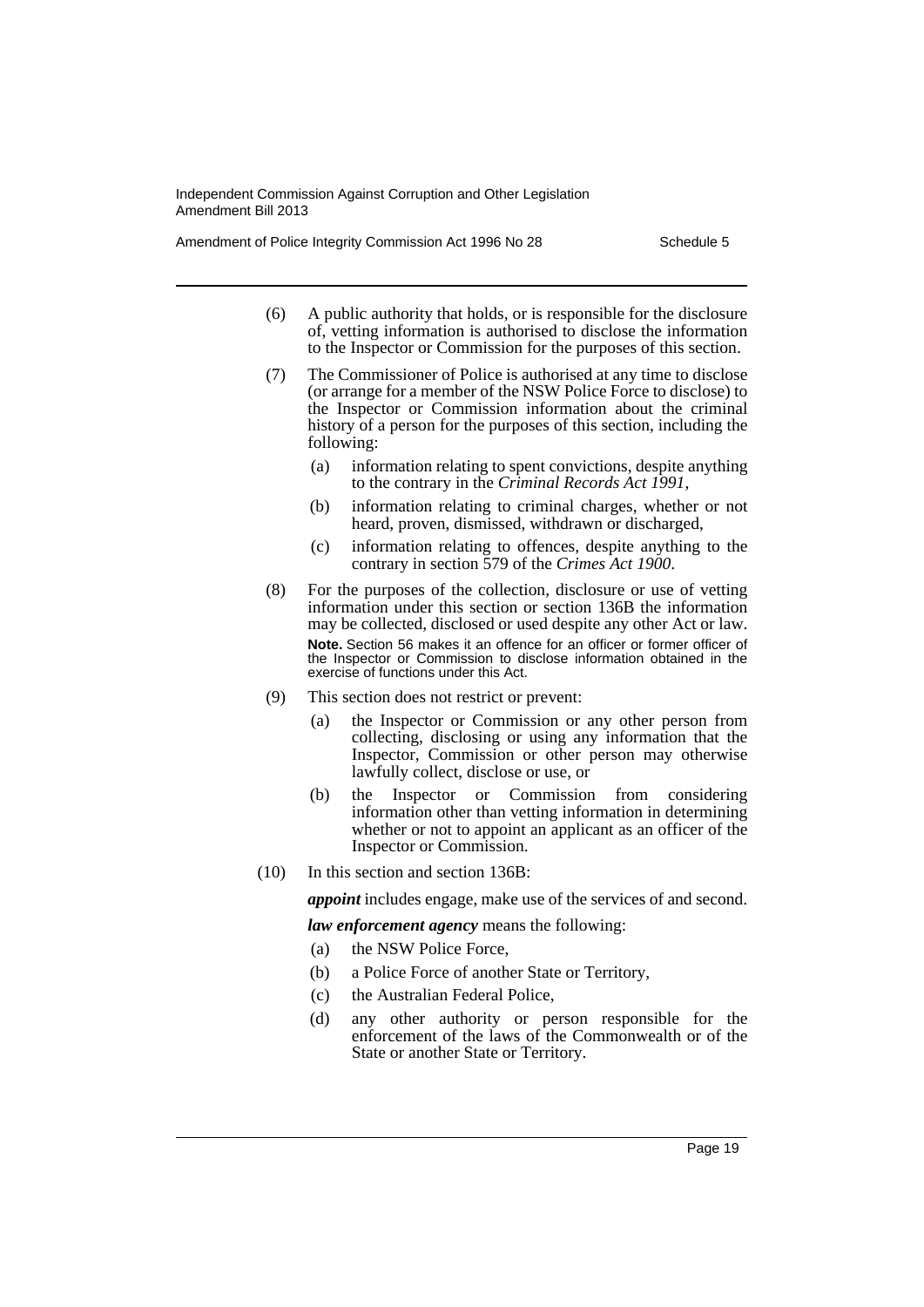Schedule 5 Amendment of Police Integrity Commission Act 1996 No 28

#### **136B Safeguards relating to use of vetting information**

- (1) The relevant body for a record must, for the period of 2 years commencing on the commencement of this section (the *review period*), keep a record of each occasion when vetting information about an associate or a relative of an applicant is considered under section 136A.
- (2) The relevant body is to record whether vetting information was the basis (wholly or partly) of a decision not to appoint the applicant and the information relied on for that purpose.
- (3) A person appointed by the Attorney General is to review the records kept under this section at the end of the review period.
- (4) The person appointed must be a person who is:
	- (a) a former Judge of the Supreme Court of the State or of any other State or Territory, a former Judge of the Federal Court of Australia or a former Justice of the High Court of Australia, or
	- (b) a person qualified to be appointed as (but who is not) a Judge or Justice of any such court.
- (5) The relevant body may, at the request of the person conducting the review, make available any records kept by the body under this section and any further information requested by the person that is reasonably related to the review.
- (6) The person conducting the review must, not later than 6 months after the end of the review period, report on the records to the Minister and the Attorney General and provide a copy of the report to the relevant body.
- (7) A report may contain recommendations relating to the collection, use and disclosure of vetting information under section 136A and related procedures or practices of the relevant body.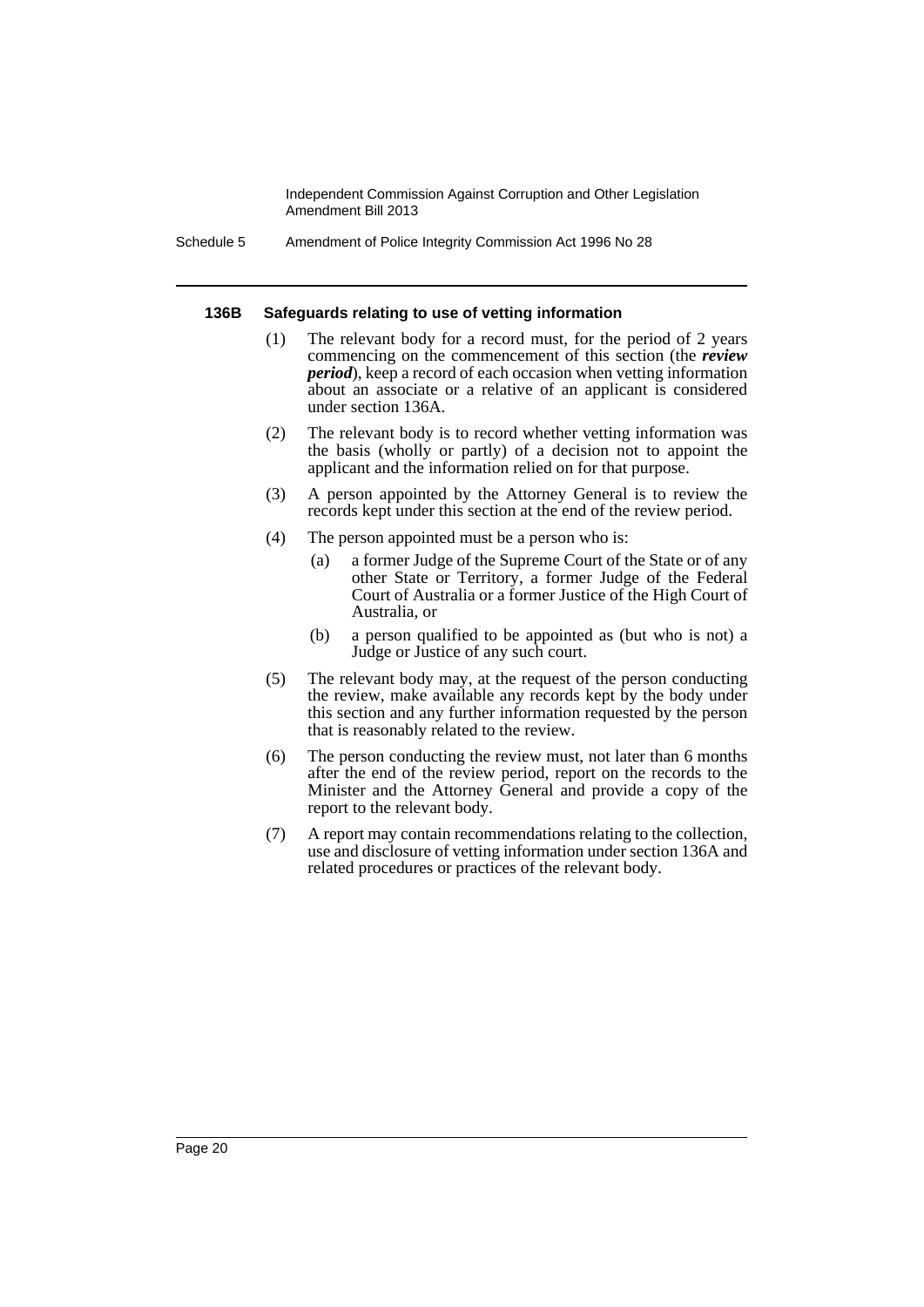Amendment of Police Integrity Commission Act 1996 No 28 Schedule 5

- (8) The *relevant body* for a record relating to the use of information about an associate or a relative of an applicant for appointment in a position:
	- (a) as an officer of the Inspector—is the Inspector, or
	- (b) as an officer of the Commission—is the Commission.

# **[7] Schedule 3 Savings, transitional and other provisions**

Insert at the end of the Schedule with appropriate Part and clause numbering:

**Part Provisions consequent on enactment of Independent Commission Against Corruption and Other Legislation Amendment Act 2013**

#### **Previous collection, use and disclosure of vetting information**

Any collection, use or disclosure of vetting information to or by the Inspector or the Commission that occurred before the commencement of section 136A, as inserted by the *Independent Commission Against Corruption and Other Legislation Amendment Act 2013*, is taken to have been validly done if the collection, use or disclosure would have been valid if done on or after that commencement.